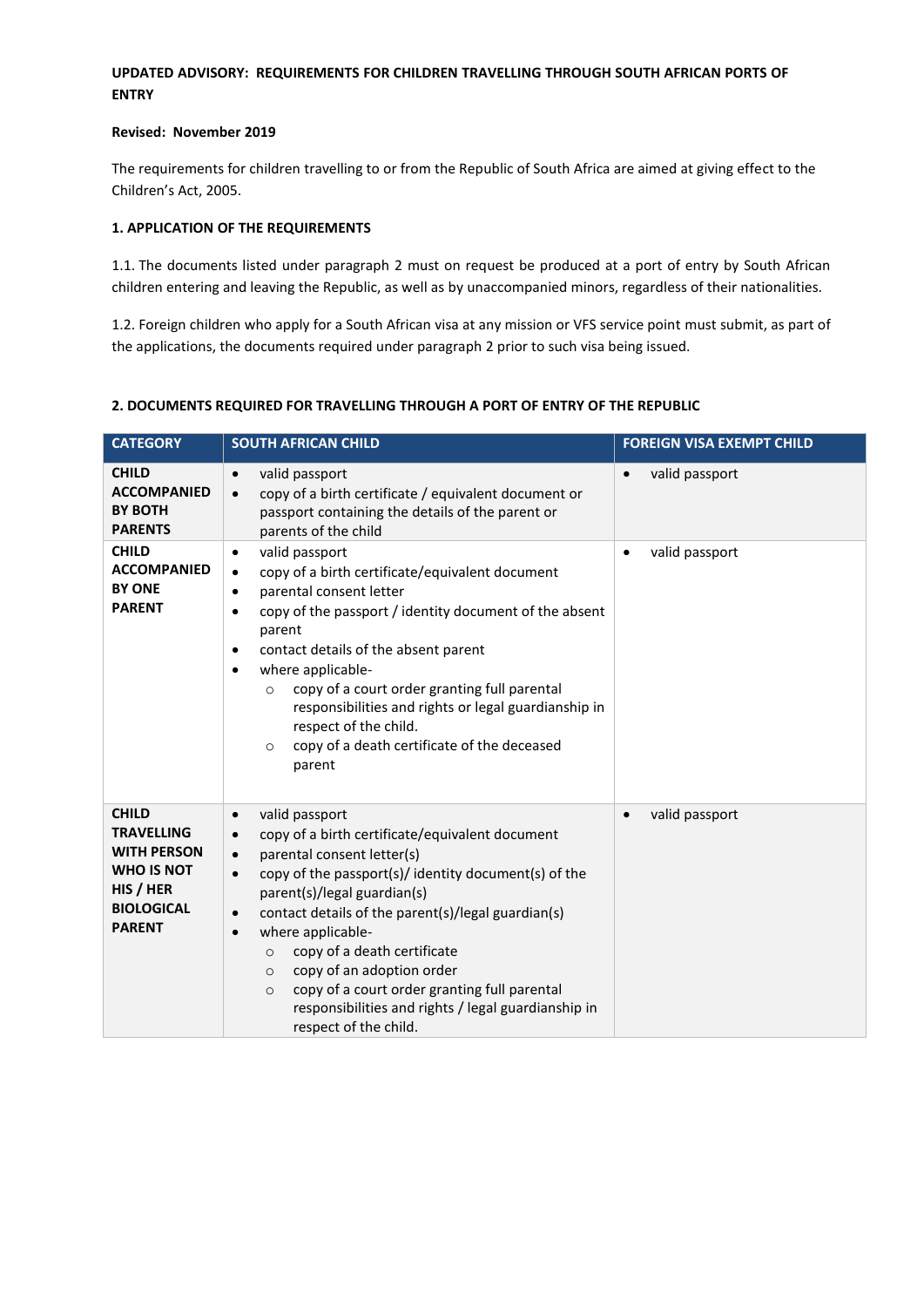| UN-<br><b>ACCOMPANIED</b><br><b>CHILD</b>            | copy of his /her birth certificate<br>$\bullet$<br>parental consent letters<br>$\bullet$<br>copy of the passport(s)/identity document(s) of the parent(s) / legal guardian(s)<br>contact details of the parent(s)/legal guardian(s)<br>letter from the person who is to receive the child in the Republic, containing his / her<br>residential address and contact details in the Republic where the child will reside<br>copy of the identity document / valid passport and visa or permanent residence permit of the<br>person who is to receive the child in the Republic<br>where applicable-<br>copy of an adoption order<br>copy of a death certificate of the deceased parent/ parents or legal guardian;<br>copy of a court order granting full parental responsibilities and rights or legal guardianship<br>in respect of the child |
|------------------------------------------------------|-----------------------------------------------------------------------------------------------------------------------------------------------------------------------------------------------------------------------------------------------------------------------------------------------------------------------------------------------------------------------------------------------------------------------------------------------------------------------------------------------------------------------------------------------------------------------------------------------------------------------------------------------------------------------------------------------------------------------------------------------------------------------------------------------------------------------------------------------|
| <b>CHILD IN</b><br><b>ALTERNATIVE</b><br><b>CARE</b> | valid passport<br>letter from the Provincial Head of the Department of Social Development where the child<br>$\bullet$<br>resides authorising his or her departure from the Republic as contemplated in section 169 of<br>the Children's Act (Act No. 38 of 2005).                                                                                                                                                                                                                                                                                                                                                                                                                                                                                                                                                                            |

### 3. **EXEMPTIONS**

- 3.1. South African children travelling on South African passports may travel to South Africa without birth certificates.
- 3.2. Supporting documents are not required where children are in direct transit at an international airport.
- 3.3. Children in possession of valid South African visas are not required to produce the documents already submitted as part of their visa applications when travelling through a port of entry of the Republic.
- 3.4. A child presenting a passport which contains the details of his or her parent or parents is not required to produce a birth certificate/equivalent document.
- 3.5. In the case of school tours, the parental consent letter may be replaced with a letter from the school principal confirming that all consent letters are held by the school. Upon producing this letter, immigration officers at ports of entry and South African missions abroad would not require any additional documents from individual scholars such as parental consent, birth certificates, death certificates, court orders or copies of the passports or identity documents of the parents and of the person receiving the child in SA. This special dispensation applies to all schools registered with the Department of Basic Education in South Africa and its equivalent abroad in respect of South African and visa required children. **Download the suggested [format for this](http://www.dha.gov.za/files/Parental-Consent-Letter_Suggested-Format_v8.pdf) letter here.**

### 4. **INABILITY TO CONSENT DUE TO RECENT DEATH OR MENTAL OR PHYSICAL DISABILITY:**

Where parent/s recorded in a BC/ equivalent document are unable to consent to the travel by a child due to recent death or mental or physical disability, persons acting on behalf of the child/children may apply for a special dispensation in lieu of parental consent by directing a request and full motivation, together with all supporting documents (for example, treating medical practitioners certificate), to the Office of the Director-General of Home Affairs, at the following e-mail address: *[consent@dha.gov.za](mailto:consent@dha.gov.za)*

*Note:*

- This dispensation only applies to incapacity, and not where a parent is either unwilling to consent or unable to be located due to separation or divorce.
- Where a parent refuses to give consent, a court order in terms of section 18(5) of the Children's Act, 2005 (Act No. 38 of 2005), may be presented in lieu of parental consent.